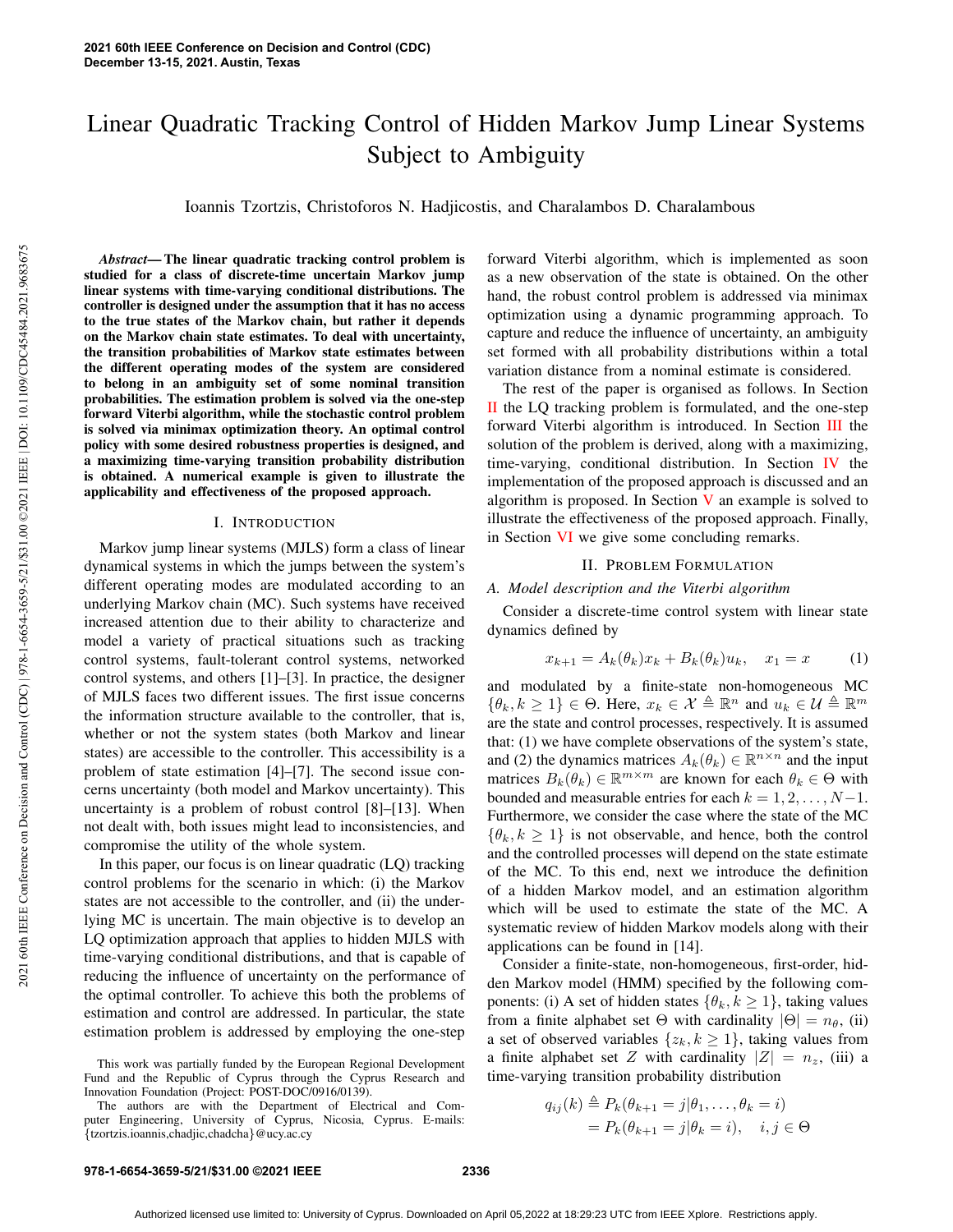where  $q_{ij}(k) \geq 0$  represents the probability of moving from state i at time k to state j at time  $k + 1$  such that  $\sum_{j \in \Theta} q_{ij}(k) = 1$ ,  $\forall i \in \Theta$ , (iv) a time-varying output/emission probability distribution

$$
e_{is}(k) \triangleq P_k(z_k = s | \theta_1, \dots, \theta_k = i, z_1, \dots, z_{k-1})
$$
  
=  $P_k(z_k = s | \theta_k = i), \quad s \in Z, \ i \in \Theta$ 

where  $e_{is}(\cdot)$  represents the probability that  $z_k = s$  is observed at time k given the state  $\theta_k = i$ , and (v) an initial probability distribution  $\pi(i) = P(\theta_1 = i), i \in \Theta$ .

For a hidden Markov model and an observation sequence  $z_{1:N} \triangleq \{z_1, z_2, \ldots, z_N\}$ , we wish to compute the most probable sequence of hidden states, that is,

$$
\theta_{1:N}^* = \arg\max_{\theta_{1:N}} P(\theta_{1:N}|z_{1:N})
$$
 (2)

or, equivalently,  $\theta_{1:N}^* = \arg \max_{\theta_{1:N}} P(\theta_{1:N}, z_{1:N})$ , where  $P(\theta_{1:N}, z_{1:N}) = P(\theta_{1:N} | z_{1:N}) P(z_{1:N}),$  and  $\theta_{1:N} \triangleq$  $\{\theta_1, \theta_2, \dots, \theta_N\}$ . The solution of the above problem is obtained by defining the recursions

$$
\mu_{k+1}(\theta_{k+1}) \triangleq \max_{\theta_{1:k}} P(\theta_{1:k+1}, z_{1:k+1})
$$
  
= 
$$
\max_{\theta_k} P(z_{k+1}|\theta_{k+1}) P(\theta_{k+1}|\theta_k) \mu_k(\theta_k)
$$
 (3a)

$$
\mu_1(\theta_1) \triangleq P(\theta_1, z_1) = P(z_1|\theta_1)P(\theta_1)
$$
 (3b)

for  $k = 1, 2, \ldots, N-1$ . Then, the total maximizing probability is obtained by performing one last maximization, that is,  $\max_{\theta_N} \mu_N(\theta_N) \triangleq \max_{\theta_{1:N}} P(\theta_{1:N}, z_{1:N})$ , and the sequence of hidden states  $\theta_{1:N}^*$  is obtained by simply backtracing the sequence which led to the total maximizing probability. The above algorithm, which is referred to as the Viterbi algorithm [15], is implemented as soon as a new observation of the hidden state is obtained.

The state estimate  $\hat{\theta}_t$  for each time-step  $t = 1, 2, \ldots, N$ , is obtained by defining

$$
\hat{\theta}_t \triangleq \arg \max_{\theta_t} \mu_t(\theta_t). \tag{4}
$$

By backtracing the sequence of states which led to  $\hat{\theta}_t$ then the most probable sequence of hidden states given the observations up to and including time  $t$  can be obtained, and will be denoted by  $\theta_{1:t}^{*,t} = \{\theta_1^{*,t}, \dots, \theta_t^{*,t}\}, t = 1, 2, \dots, N$ . Note that, although  $\theta_s^{*,t} = \hat{\theta}_s$  for  $s = t$ , it is not necessarily true that  $\theta_s^{*,t} = \hat{\theta}_s$  for  $s \neq t$ . In Section IV, we further discuss the implementation of the estimation algorithm in practice. For the rest of the paper, we will refer to the above procedure as the one-step forward Viterbi algorithm.

#### *B. Set of nominal control policies*

Assume that for the construction of  $u_k$  at any time  $k =$  $1, 2, \ldots, N-1$ , the controller has complete state information about  $x_k$ , and (using the one-step forward Viterbi algorithm) it has available information about  $\theta_k \in \Theta$ . The set G of control policies is the set of measurable Markov feedback control policies  $g : \mathcal{X} \times \Theta \longrightarrow \mathcal{U}$ ,  $g \in G$ . Then, associated with the open-loop system (1), and the control policy  $g \in G$ , the nominal closed-loop system is given by the recursion

$$
x_{k+1}^g = A_k(\hat{\theta}_k)x_k^g + B_k(\hat{\theta}_k)g_k(x_k, \hat{\theta}_k).
$$
 (5)

The control process is defined by  $u_k^g \triangleq g_k(x_k, \hat{\theta}_k)$ , where  $u^g \in \mathcal{U}_{[1,N-1]}$  with  $\mathcal{U}_{[1,N-1]} = \{u^g_k \in \mathcal{U}: \mathbb{E} \sum_{k=1}^{N-1} |u_k|^2 < \epsilon \}$ ∞}. For simplicity, the dependence of the controlled process  $x^g$ , and the control process  $u^g$ , on the policy  $g \in G$  will not be explicitly captured in our notation for the rest of the paper.

As an approximation of the true transition probability distribution  $P_k(\hat{\theta}_{k+1} = j | \hat{\theta}_1, \dots, \hat{\theta}_k = i)$  of the estimator, we consider a Markov, time-invariant transition probability distribution

$$
p_{ij}^0 \triangleq P(\hat{\theta}_{k+1} = j | \hat{\theta}_1, ..., \hat{\theta}_k = i)
$$
  
=  $P(\hat{\theta}_{k+1} = j | \hat{\theta}_k = i), \quad i, j \in \Theta.$  (6)

We will refer to  $p_{ij}^0$  as the "*nominal*" transition probability distribution. Given  $\hat{\theta}_{1:N} \triangleq {\hat{\theta}_1, \ldots, \hat{\theta}_N}$ , the maximum likelihood estimates for the nominal transition probability distribution [16], are

$$
p_{ij}^0 = \frac{\sum_{t=2}^{N} n_{ij}(t)}{\sum_{m=1}^{n_{\theta}} \sum_{t=2}^{N} n_{im}(t)}, \quad i, j \in \Theta
$$
 (7)

where  $n_{ij}(t)$  denotes the number of occurrences in state  $\theta_{t-1} = i$  at time  $t - 1$  and state  $\theta_t = j$  at time t.

# *C. Ambiguity class*

 $\mathbb B$ 

Any uncertainty on the conditional distribution of the underlying MC, either on the transition probability distribution or the emission probability distribution or in both, will typically affect the MC state estimate and, consequently, the optimality of the controller. To reduce the influence of uncertainty on the performance of the optimal controller, the proposed method relies on the availability of a nominal transition probability distribution, as defined by (6). In particular, the ambiguity set is formed with all time-varying, transition probability distributions whose distance from the nominal distribution is within a radius  $R_{TV}$ . Parameter  $R_{TV} \in [0, 2]$ controls the size of the ambiguity set, and its value is preselected by the decision maker based on its own belief on the nominal probability distribution.

Toward this end, let us define the set of transition probability distributions on  $\Theta$  by

$$
\mathbb{P}_{k}(\Theta|i) \triangleq \{p_{i\bullet}(k) : p_{ij}(k) \ge 0, \forall j \in \Theta, \sum_{j \in \Theta} p_{ij}(k) = 1\}
$$

for all  $i \in \Theta$ , and  $k = 1, 2, ..., N - 1$ . The ambiguity set of all possible, time-varying, transition probability distributions is defined by

$$
(i,k) \triangleq \{p_{i\bullet}(k) \in \mathbb{P}_k(\Theta|i) : \sum_{j \in \Theta} |p_{ij}(k) - p_{ij}^0| \le R_{TV}(i,k)\}
$$
 (8)

where  $R_{TV}(i,k) \in [0,2], i \in \Theta, k = 1,2,...,N-1$ . In addition, we define

$$
\mathbb{B}(k) \triangleq \{p_{i\bullet}(k) \in \mathbb{B}(i,k), i = 1, 2, \dots, |\Theta|\}.
$$
 (9)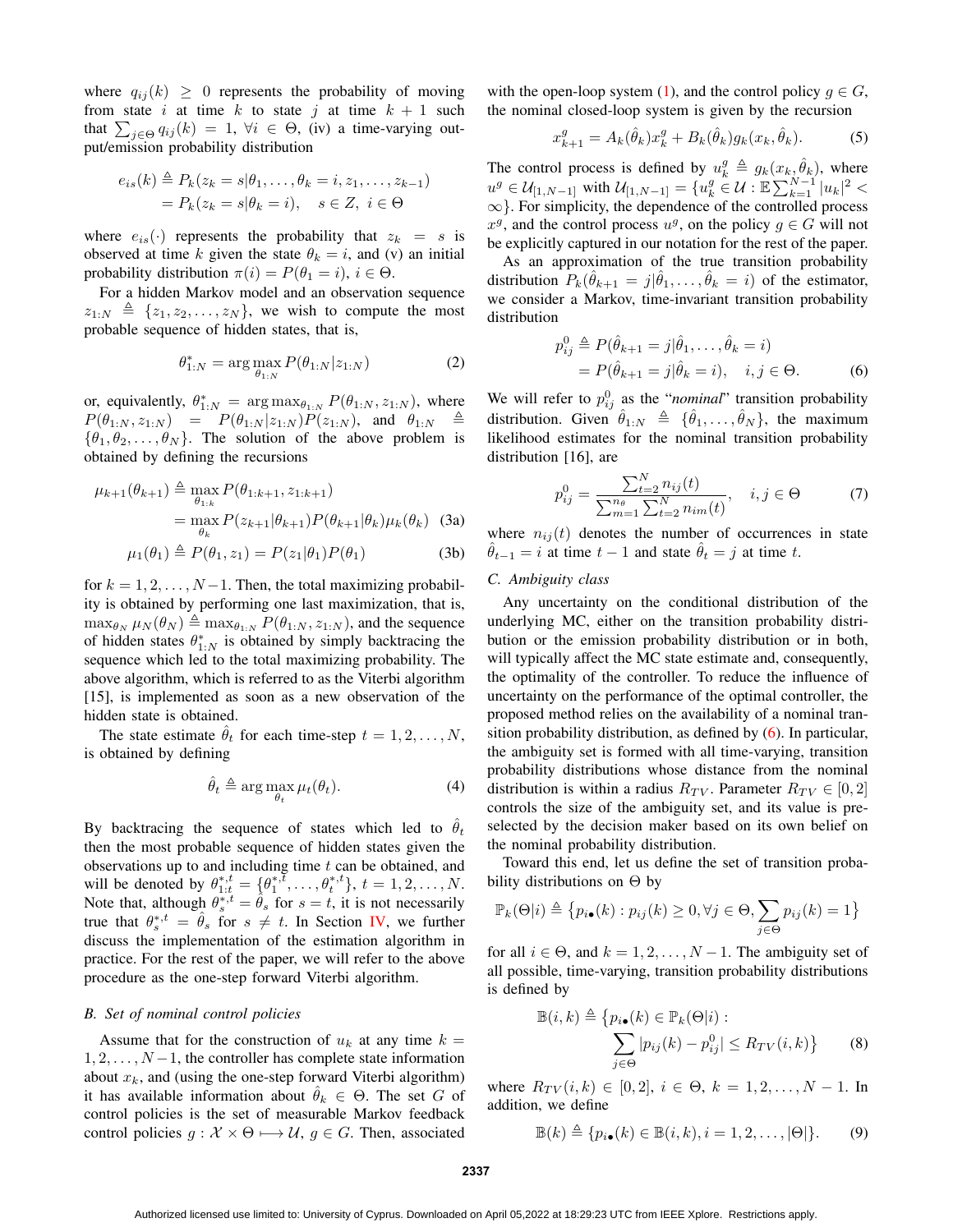We note that,  $(8)$  allows different levels of ambiguity to be assigned between different operating modes of the system, a feature which can be proved useful in many applications.

## *D. Optimal stochastic control problem*

Define the  $N$ -stage expected cost by

$$
J_N(g, p) \triangleq \mathbb{E}_{x,i}^{g,p} [(x_N - \bar{x}_N)^T Q_N(\hat{\theta}_N)(x_N - \bar{x}_N)
$$
  
+ 
$$
\sum_{k=1}^{N-1} ((x_k - \bar{x}_k)^T Q_k(\hat{\theta}_k)(x_k - \bar{x}_k) + u_k^T R_k(\hat{\theta}_k)u_k)
$$

where  $\bar{x}_k$  denotes the desired or reference value of the state vector,  $\mathbb{E}_{x,i}^{g,p}[\cdot]$  indicates the dependence of the expectation operation on feedback Markov control policy  $g \in G$ , and induced by a transition probability distribution  $p_{i\bullet}(k) \in$  $\mathbb{B}(i,k)$ , for fixed initial data  $x_1 = x$  and  $\theta_1 = i$ . Here,  $Q_k(\cdot) \succeq 0$  are  $n \times n$  real symmetric positive semi-definite matrices, and  $R_k(\cdot) > 0$  are  $m \times m$  real symmetric positive definite matrices.

*Minimax stochastic control problem:* Find an optimal control policy  $g^* \in G$ , and a maximizing transition probability distribution  $p_{i\bullet}^*(k) \in \mathbb{B}(i,k)$ , that causes the closed-loop system (5) to follow a reference trajectory signal, by solving the optimization problem

$$
J^* = J_N(g^*, p^*) \triangleq \min_{g \in G} \max_{\substack{p(k) \in \mathbb{B}(k) \\ k=1,2,\dots,N}} J_N(g, p). \tag{10}
$$

In the next section the solution of the minimax stochastic control problem is provided.

## III. PROBLEM SOLUTION

#### *A. Dynamic programming*

For  $(k, x, i) \in \{1, 2, \ldots, N\} \times \mathcal{X} \times \Theta$  let  $V_k(x, i)$  denote the minimal cost-to-go or value function on the time horizon  $\{k, k + 1, \ldots, N\}$ , given an optimal policy  $g_t^*(\cdot)$ ,  $t = 1, 2, \ldots, k - 1$ , and worst case transition probability distribution  $p_{i\bullet}^*(t) \in \mathbb{B}(i,t)$ ,  $t = 1, 2, \ldots, k-1$ , defined by

$$
V_k(x, i) = \min_{u \in \mathcal{U}_{[k, N-1]}} \max_{\substack{p(t) \in \mathbb{B}(t) \\ t = k, k+1, ..., N}} \mathbb{E}_{x, i}^{g, p} \Big[
$$
  

$$
\sum_{t=k}^{N-1} \left( (x_t - \bar{x}_t)^T Q_t(\hat{\theta}_t)(x_t - \bar{x}_t) + u_t^T R_t(\hat{\theta}_t) u_t \right)
$$
  

$$
+ (x_N - \bar{x}_N)^T Q_N(\hat{\theta}_N)(x_N - \bar{x}_N) \Big]
$$
(11)

where  $\mathbb{E}_{x,i}^{g,p}[\cdot]$  denotes conditional expectation given that  $x_k^g = x$  and  $\hat{\theta}_k = i$  with  $x, i$  fixed. The dynamic programming algorithm gives [17]

$$
V_N(x_N, \hat{\theta}_N) = (x_N - \bar{x}_N)^T Q_N(\hat{\theta}_N)(x_N - \bar{x}_N)
$$
(12a)  

$$
V_k(x, i) = \min_{u_k \in \mathcal{U}} \max_{p_{i\bullet}(k) \in \mathbb{B}(i,k)} \mathbb{E}_{x,i}^{g,p} [(x - \bar{x}_k)^T Q_k(i)(x - \bar{x}_k)
$$
  
+  $u_k^T R_k(i) u_k + V_{k+1}(x_{k+1}, \hat{\theta}_{k+1})], \quad x \in \mathcal{X}.$  (12b)

Dynamic programming equation (12b) generates the value function  $V_k(\cdot)$  for all  $k = N - 1, N - 2, \ldots, 1$  by backward recursion. Next, we will show by backward induction that the solution is of the following form

$$
V_k(x, i) = x^T P_k(i)x + x^T f_k(i) + r_k(i)
$$
 (13)

for  $k = 1, \ldots, N, \, \hat{\theta}_k = i \in \Theta, \, f_k(i) \in \mathbb{R}^n, \, r_k(i) \in \mathbb{R}, \, \text{and}$ some matrices  $P_k(i) \succeq 0$ .

For  $k = N$ , the induction hypothesis in (13) is true with  $P_N(i) = Q_N(i)$ ,  $f_N(i) = -2Q_N(i)\bar{x}_N$ , and  $r_N(i) =$  $\bar{x}_N^T Q_N(i) \bar{x}_N$ ,  $i \in \Theta$ . Then,  $P_N(i) = P_N(i)^T \succeq 0$  and  $V_N(x,i) = x^T P_N(i)x + x^T f_N(i) + r_N(i)$ . Suppose that for  $t = k + 1, k + 2, ..., N$ ,  $P_t(i) = P_t(i)^T \succeq 0$  and  $V_t(x, i) = x^T P_t(i)x + x^T f_t(i) + r_t(i)$ . It will be shown that then  $V_k(x, i) = x^T P_k(i)x + x^T f_k(i) + r_k(i)$ , where  $P_k(i) = P_k(i)^T \succeq 0$ . To this end, we re-write (12b) as follows

$$
V_k(x,i) = \min_{u_k \in \mathcal{U}} \left\{ (x - \bar{x}_k)^T Q_k(i)(x - \bar{x}_k) + u_k^T R_k(i) u_k + \max_{p_{i\bullet} \in \mathbb{B}(i,k)} \sum_{j \in \Theta} \left( \int_{\mathcal{X}_{k+1}} V_{k+1}(x_{k+1}, j) P^g(x_{k+1}|x, i) \right) p_{ij}(k) \right\}
$$
\n(14)

and we define the sequence

$$
\ell_k(x_k, \hat{\theta}_k, \hat{\theta}_{k+1}, u_k) \triangleq \int_{\mathcal{X}_{k+1}} V_{k+1}(x_{k+1}, \hat{\theta}_{k+1}) P^g(x_{k+1}|x_k, \hat{\theta}_k)
$$
  
\n
$$
\stackrel{(a)}{=} \left( A_k(\hat{\theta}_k) x_k + B_k(\hat{\theta}_k) u_k \right)^T P_{k+1}(\hat{\theta}_{k+1}) \left( A_k(\hat{\theta}_k) x_k + B_k(\hat{\theta}_k) u_k \right)^T f_{k+1}(\hat{\theta}_{k+1})
$$
  
\n
$$
+ r_{k+1}(\hat{\theta}_{k+1}), \qquad (15)
$$

where  $(a)$  follows by the induction hypothesis and  $(5)$ . Then, (14) becomes

$$
V_k(x,i) = \min_{u_k \in \mathcal{U}} \left( (x - \bar{x}_k)^T Q_k(i) (x - \bar{x}_k) + u_k^T R_k(i) u_k + \max_{p_{i\bullet} \in \mathbb{B}(i,k)} \sum_{j \in \Theta} \ell_k(x,i,j,u_k) p_{ij}(k) \right), \quad (16)
$$

where  $p_{ij}(k) \triangleq P(\hat{\theta}_{k+1} = j | \hat{\theta}_k = i)$ . Next, we provide the solution of the inner optimization in  $(16)$ .

#### *B. Worst case transition probability distribution*

First, let us define the maximum and minimum values of (15) with respect to  $\hat{\theta}_{k+1} \in \Theta$ , by

$$
\ell_{\max,k}(x_k, \hat{\theta}_k, u_k) \triangleq \max_{\hat{\theta}_{k+1} \in \Theta} \ell_k(x_k, \hat{\theta}_k, \hat{\theta}_{k+1}, u_k)
$$
(17)

$$
\ell_{\min,k}(x_k, \hat{\theta}_k, u_k) \triangleq \min_{\hat{\theta}_{k+1} \in \Theta} \ell_k(x_k, \hat{\theta}_k, \hat{\theta}_{k+1}, u_k)
$$
(18)

and its corresponding sets of states that achieve the maximum and minimum values of  $\ell_k(x_k, \hat{\theta}_k, \hat{\theta}_{k+1}, u_k)$  by

$$
\Theta^{0}(k, \hat{\theta}_{k}) \triangleq \{ \hat{\theta}_{k+1} \in \Theta : \ell_{k}(x_{k}, \hat{\theta}_{k}, \hat{\theta}_{k+1}, u_{k})
$$

$$
= \ell_{\max,k}(x_{k}, \hat{\theta}_{k}, u_{k}) \}
$$
(19)

$$
\Theta_0(k, \hat{\theta}_k) \triangleq \{ \hat{\theta}_{k+1} \in \Theta : \ell_k(x_k, \hat{\theta}_k, \hat{\theta}_{k+1}, u_k) = \ell_{\min,k}(x_k, \hat{\theta}_k, u_k) \}.
$$
 (20)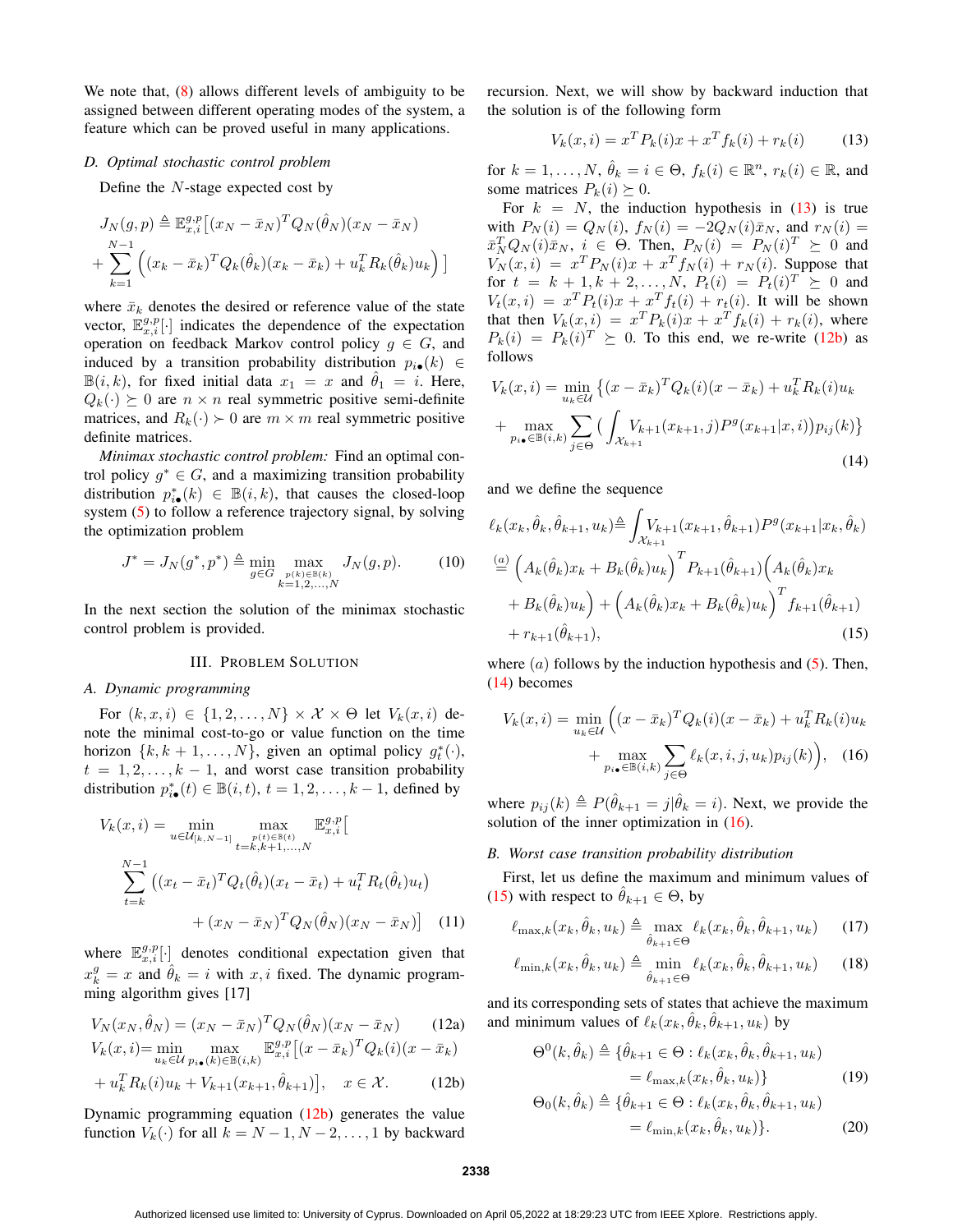For all remaining sequences, such that  $\Theta^0(k, \hat{\theta}_k)$  ∪  $\Theta_0(k,\hat{\theta}_k)$   $\subset$   $\Theta$ , and for  $1 \leq r \leq |\Theta \setminus {\Theta}^0(k,\hat{\theta}_k)| \cup$  $\Theta_0(k, \hat{\theta}_k)$ ], define recursively the set of states for which (15) achieves its  $(j + 1)$ st smallest value by

$$
\Theta_j(k, \hat{\theta}_k) \triangleq \left\{ \hat{\theta}_{k+1} \in \Theta : \ell_k(x_k, \hat{\theta}_k, \hat{\theta}_{k+1}, u_k) = \min \left\{ \begin{array}{c} \ell_k(x_k, \hat{\theta}_k, \alpha_k, u_k) : \alpha_k \in \Theta \setminus (\Theta^0(k, \hat{\theta}_k) \cup \left\{ \begin{array}{c} (\cup_{i=1}^j \Theta_{j-1}(k, \hat{\theta}_k))) \right\} \end{array} \right\}, \quad j \in \{1, 2, \dots, r\} \quad (21)
$$

till all the elements of  $\Theta$  are exhausted. Further, we define the corresponding values of the sequence on these sets by

$$
\begin{aligned} \ell_{\Theta_j,k}(x_k,\hat{\theta}_k,u_k) &\triangleq & \min_{\hat{\theta}_{k+1}\in\Theta\backslash(\Theta^0(k,\hat{\theta}_k)\cup(\bigcup_{i=1}^j\Theta_{j-1}(k,\hat{\theta}_k)))} \ell_k(x_k,\hat{\theta}_k,\hat{\theta}_{k+1},u_k). \end{aligned}
$$

The notation  $\mathbb{E}_p^{\mathcal{P}}[\cdot]$  will be used to denote expectation with respect to the conditional distribution  $p_{ij}(k)$  over the identified partition  $\mathcal{P}(k, \hat{\theta}_k) \triangleq \{ \Theta^0(k, \hat{\theta}_k), \Theta_0(k, \hat{\theta}_k), \dots, \Theta_r(k, \hat{\theta}_k) \}.$ In addition, we define  $(x)^{+} \triangleq \max\{0, x\}$ . The next theorem characterizes the maximization in (16).

*Theorem 3.1:* Consider the inner optimization problem in (16), with  $\ell_k(x_k, \hat{\theta}_k, \hat{\theta}_{k+1}, u_k)$  defined as in (15). Then, the solution is given by

$$
\max_{p_{i\bullet}\in\mathbb{B}(i,k)} \mathbb{E}_{p}^{\mathcal{P}}[\ell_{k}(x_{k}=x,\hat{\theta}_{k}=i,\hat{\theta}_{k+1},u_{k})]
$$
\n
$$
= \ell_{k}(x,i,\hat{\theta}_{k+1}\in\Theta^{0}(k,i),u_{k}) \sum_{j\in\Theta^{0}(k,i)} p_{ij}^{*}(k)
$$
\n
$$
+ \ell_{k}(x,i,\hat{\theta}_{k+1}\in\Theta_{0}(k,i),u_{k}) \sum_{j\in\Theta_{0}(k,i)} p_{ij}^{*}(k)
$$
\n
$$
+ \sum_{s=1}^{r} \ell_{k}(x,i,\hat{\theta}_{k+1}\in\Theta_{s}(k,i),u_{k}) \sum_{j\in\Theta_{s}(k,i)} p_{ij}^{*}(k). (22)
$$

The maximizing, time-varying, transition probability distribution  $p_{i\bullet}^*(k) \in \mathbb{B}(i,k)$ , for each  $\hat{\theta}_k = i \in \Theta$  and  $k =$  $1, \ldots, N$ , is given by

$$
\sum_{j \in \Theta^0(k,i)} p_{ij}^*(k) = \sum_{j \in \Theta^0(k,i)} p_{ij}^0 + \frac{\alpha_i(k)}{2}
$$
 (23a)

$$
\sum_{j \in \Theta_0(k,i)} p_{ij}^*(k) = \left(\sum_{j \in \Theta_0(k,i)} p_{ij}^0 - \frac{\alpha_i(k)}{2}\right)^+ \tag{23b}
$$

$$
\sum_{j \in \Theta_s(k,i)} p_{ij}^*(k) = \left(\sum_{j \in \Theta_s(k,i)} p_{ij}^0 - \left(\frac{\alpha_i(k)}{2} - \sum_{z=1}^s \sum_{j \in \Theta_{z-1}(k,i)} p_{ij}^0\right)^+\right)^+
$$
  
for  $s = 1, 2, ..., r$  (23c)  

$$
\alpha_i(k) = \min\left(R_{TV}(i, k), 2(1 - \sum n_{ij}^0)\right)
$$
 (23d)

$$
\alpha_i(k) = \min\left(R_{TV}(i,k), 2\left(1 - \sum_{j \in \Theta^0(k,i)} p_{ij}^0\right)\right). \tag{23d}
$$

*Proof:* The proof is similar to that of the problem addressed in [18], [19], and hence, it is omitted.

The main feature of the time-varying maximizing transition probability distribution (23) is its characterization via a water-filling solution based on the nominal transition probability distribution, and the TV distance parameter  $R_{TV}$ .

## *C. Optimal control policy and optimal cost*

Substituting  $(15)$  into  $(16)$ , differentiating the right-side of (16) with respect to  $u_k$  and setting the derivative equal to zero, we obtain

$$
u_k^* = -L_k(i)x - s_k(i), \quad \text{for } \hat{\theta}_k = i \tag{24}
$$

with

$$
L_k(i) = \left(R_k(i) + B_k^T(i)\mathbb{E}_{p_{i\bullet}^*}^{\mathcal{P}}[P_{k+1}(\hat{\theta}_{k+1})]B_k(i)\right)^{-1} \times B_k^T(i)\mathbb{E}_{p_{i\bullet}^*}^{\mathcal{P}}[P_{k+1}(\hat{\theta}_{k+1})]A_k(i) \qquad (25a)
$$

$$
s_k(i) = \frac{1}{2}\left(R_k(i) + B_k^T(i)\mathbb{E}_{p_{i\bullet}^*}^{\mathcal{P}}[P_{k+1}(\hat{\theta}_{k+1})]B_k(i)\right)^{-1} \times B_k^T(i)\mathbb{E}_{p_{i\bullet}^*}^{\mathcal{P}}[f_{k+1}(\hat{\theta}_{k+1})] \qquad (25b)
$$

By our assumption on  $P_k(\cdot)$  and  $R_k(\cdot)$ , namely, the facts that  $P_k(\cdot)$  is a positive semi-definite matrix, and  $R_k(\cdot)$ is a positive definite matrix, it follows that  $R_k(\cdot)$  +  $B_k^T(\cdot)\mathbb{E}[P_{k+1}]B_k(\cdot)$  is positive definite, and hence, the inverse in both  $(25a)$  and  $(25b)$  exists. Substituting  $(13)$  and (24) into (16) it follows that  $V_k(x,i) = x^T P_k(i)x +$  $x^T f_k(i) + r_k(i)$  holds, with

$$
P_k(i) = Q_k(i) - L_k^T(i)B_k^T(i)\mathbb{E}_{p_{i\bullet}^*}^{\mathcal{P}}[P_{k+1}(\hat{\theta}_{k+1})]A_k(i)
$$
  
+  $A_k^T(i)\mathbb{E}_{p_{i\bullet}^*}^{\mathcal{P}}[P_{k+1}(\hat{\theta}_{k+1})]A_k(i)$  (26a)  
f, (i) = -2O, (i)  $\bar{x}_1 + A_k^T(i)\mathbb{E}_k^{\mathcal{P}}[f_{k+1}(\hat{\theta}_{k+1})]$ 

$$
f_k(i) = -2Q_k(i)\bar{x}_k + A_k^T(i)\mathbb{E}_{p_{i\bullet}^*}^{\mathcal{P}}[f_{k+1}(\hat{\theta}_{k+1})] \\
- 2A_k^T(i)\mathbb{E}_{p_{i\bullet}^*}^{\mathcal{P}}[P_{k+1}(\hat{\theta}_{k+1})]B_k(i)s_k(i) \qquad (26b)
$$

$$
r_k(i) = \bar{x}_k^T Q_k(i)\bar{x}_k - \frac{1}{2} s_k^T(i) B_k^T(i) \mathbb{E}_{p_{i\bullet}^*}^{\mathcal{P}} [f_{k+1}(\hat{\theta}_{k+1})] + \mathbb{E}_{p_{i\bullet}^*}^{\mathcal{P}} [r_{k+1}(\hat{\theta}_{k+1})].
$$
\n(26c)

In addition, the optimal cost for the minimax stochastic problem (10) is given by  $J^* = \mathbb{E}^{g^*,p^*}[V_1(x_1, \hat{\theta}_1)].$ 

Before we proceed with the implementation of the solution, first we redefine the sequence  $\ell_k(x_k, \hat{\theta}_k, \hat{\theta}_{k+1}, u_k)$ . In particular, by utilizing the structure of the optimal control as given by (24), then  $\ell_k(x_k, \hat{\theta}_k, \hat{\theta}_{k+1}, u_k) = \ell_k(x_k, \hat{\theta}_k, \hat{\theta}_{k+1})$ where

$$
\ell_k(x_k, \hat{\theta}_k, \hat{\theta}_{k+1}) \triangleq x_k^T \Big( \big( A_k(\hat{\theta}_k) - B_k(\hat{\theta}_k) L_k(\hat{\theta}_k) \big)^T \n P_{k+1}(\hat{\theta}_{k+1}) \big( A_k(\hat{\theta}_k) - B_k(\hat{\theta}_k) L_k(\hat{\theta}_k) \big) \Big) x_k - x_k^T \Big( \n \big( A_k(\hat{\theta}_k) - B_k(\hat{\theta}_k) L_k(\hat{\theta}_k) \big)^T \Big( 2P_{k+1}(\hat{\theta}_{k+1}) B_k(\hat{\theta}_k) s_k(\hat{\theta}_k) \n - f_{k+1}(\hat{\theta}_{k+1}) \Big) \Big) - s_k^T(\hat{\theta}_k) B_k^T(\hat{\theta}_k) \Big( f_{k+1}(\hat{\theta}_{k+1}) \n - P_{k+1}(\hat{\theta}_{k+1}) B_k(\hat{\theta}_k) s_k(\hat{\theta}_k) \Big) + r_{k+1}(\hat{\theta}_{k+1}).
$$
\n(27)

By (27), it follows that the results of Section III-B, including Theorem 3.1, can be expressed in terms of  $(27)$ . In the next section, we discuss the implementation of the solution.

#### IV. IMPLEMENTATION OF THE SOLUTION

Recall that the solution of the estimation problem is to be obtained by employing the one-step forward Viterbi algorithm. Specifically, the algorithm at each time step has to carry out the maximization in (3) for each  $\theta_{k+1} \in \Theta$ ,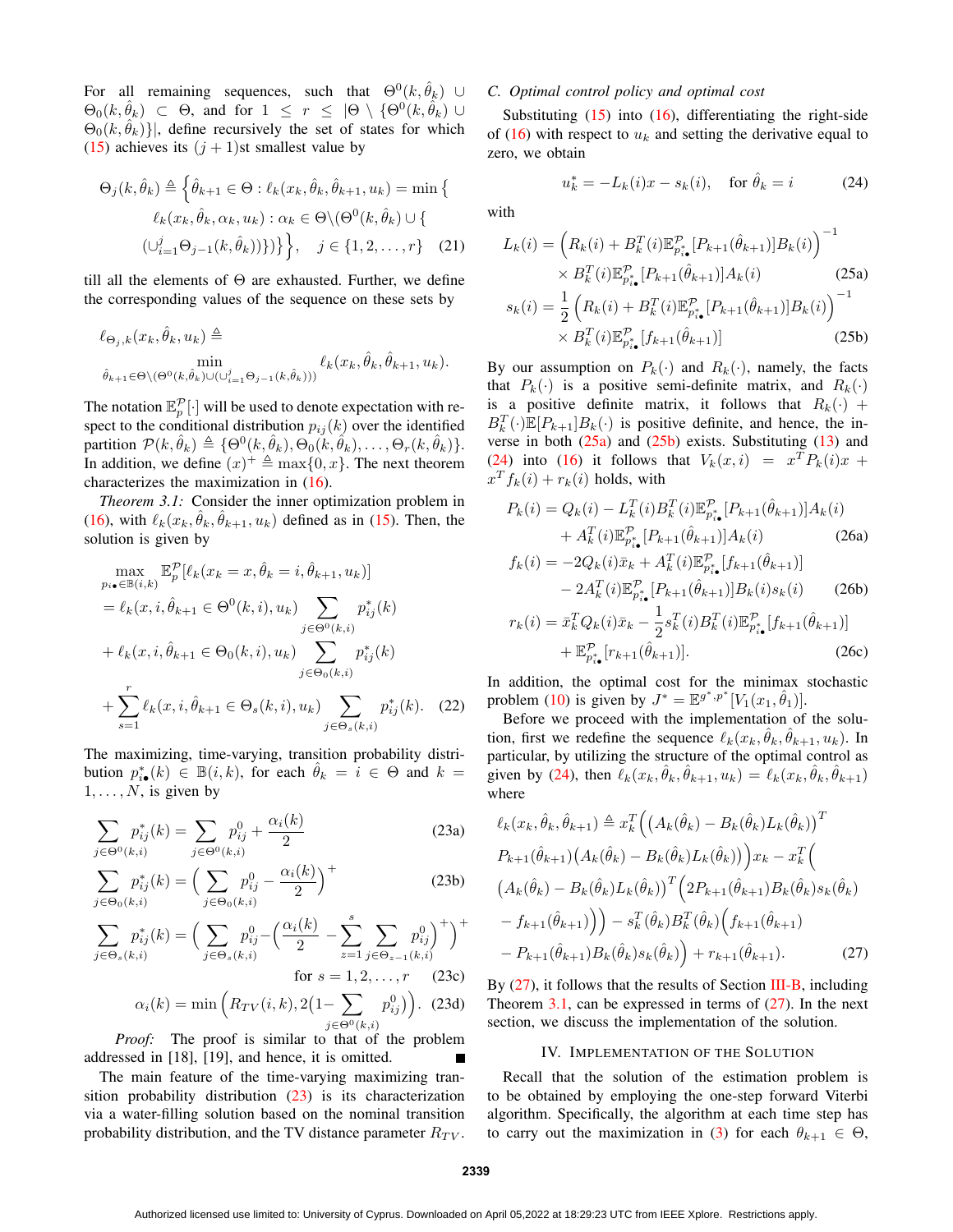and then choose among all  $\theta_{k+1}$  the one which maximizes (4). The above procedure suggests that at every time step we need to remember for all  $\theta_{k+1} \in \Theta$  the following: (i) the probability  $\mu_{k+1}(\theta_{k+1});$  (ii) the previous state  $\theta_k \in \Theta$ , which achieves the maximum in  $(3)$ ; and  $(iii)$  the state estimate  $\theta_{k+1} \in \Theta$ , which maximizes (4). On the other hand, the solution of the control problem requires a solution of the estimation problem. In particular, the solution of the control problem requires at each time step  $k$  the use of the MC state estimate  $\hat{\theta}_k$ . Note that, the estimation sequence  $\hat{\theta}_{1:N}$  might be different than the most probable sequence of hidden states  $\theta_{1:N}^*$ . Next, an algorithm is proposed.

*Algorithm 4.1:* Input data:  $A_k(\theta_k) \in \mathbb{R}^{n \times n}$ ,  $B_k(\theta_k) \in$  $\mathbb{R}^{n \times m}$ ,  $Q_k(\theta_k) \in \mathbb{R}^{n \times n}$ , and  $R_k(\theta_k) \in \mathbb{R}^{m \times m}$ . Choose: (i) the TV distance parameter  $R_{TV}(\theta_k, k) \in [0, 2]$ , (ii) the transition probability distribution  $q_{ij}(k)$ , (iii) the output/emission probability distribution  $e_{is}(k)$ , and the initial probability distribution  $\pi(i)$ . Set: (iv) the initial state  $x_1$ .

- As soon as a new observation is obtained apply the onestep forward Viterbi algorithm to find the state estimate, as given by  $(4)$ .
- As soon as all observations  $z_1, \ldots, z_N$  are obtained do: 1: Evaluate  $p_{ij}^0$ , as given by (7).
	- 2: (Backward recursion) For  $k = N-1, N-2, \ldots, 1$ , calculate recursively:
		- a) the feedback gain matrices  $L_k(\hat{\theta}_k)$ , and  $s_k(\hat{\theta}_k)$ for  $\hat{\theta}_k = i$   $(i = 1, 2, \dots, n_\theta)$ , as given by (25) (but with  $p_{ij}^0$  replacing  $p_{ij}^*(k)$ );
		- b) the Riccati equations  $\tilde{P}_k(\hat{\theta}_k)$ ,  $f_k(\hat{\theta}_k)$ , and  $r_k(\hat{\theta}_k)$  for  $\hat{\theta}_k = i$   $(i = 1, 2, \dots, n_\theta)$ , as given by (26) (but with  $p_{ij}^0$  replacing  $p_{ij}^*(k)$ );
	- 3: (Forward recursion) For  $k = 1, 2, \ldots, N 1$ calculate recursively:
		- a) the sequence  $\ell_k(x_k, \hat{\theta}_k, \hat{\theta}_{k+1})$  and the partition  $\mathcal{P}(k, \hat{\theta}_k)$ , for  $\hat{\theta}_k = i$   $(i = 1, 2, \ldots, n_\theta)$ , and  $\theta_{k+1} = j \ (j = 1, 2, \ldots, n_\theta);$
		- b) the maximizing probability distribution  $p_{i\bullet}^*(k)$ , as given by (23), for  $\hat{\theta}_k = i$  ( $i = 1, 2, \dots, n_\theta$ );
		- c) the control policy  $u_k^*$  and the state  $x_{k+1}$ ;
	- 4: (Update step)
		- a) Repeat step 1, using the maximizing probability distribution  $p_{i\bullet}^*(k)$  as obtained in step 2;
		- b) update the solution of  $u_k^*$  and  $x_{k+1}$ , using the results of step 3a).

An important practical aspect of Algorithm 4.1 is that due to the separation that exists between the solution of the estimation problem and the control problem, alternative estimation algorithms, other than the Viterbi, may also be used. In the next section, a numerical example (drawn from [8] and modified to incorporate a two-state HMM) is solved to illustrate the capabilities of the proposed approach.

## V. NUMERICAL EXAMPLE

Consider (1) with number of states  $n = 2$ , and number of different operating modes  $n_{\theta} = 2$ . The dynamics and input matrices, for each operating mode of  $(1)$ , are given by

$$
A_k(\theta_k=1) = \begin{pmatrix} 0.99 & 0.53 \\ -0.10 & 1.15 \end{pmatrix}, \quad B_k(\theta_k=1) = \begin{pmatrix} 0.0013 \\ 0.0539 \end{pmatrix}
$$

$$
A_k(\theta_k=2) = \begin{pmatrix} 1 & -0.59 \\ -0.025 & 0 \end{pmatrix}, \ B_k(\theta_k=2) = \begin{pmatrix} 0.02 \\ 0.10 \end{pmatrix}.
$$

Note that, under both its operating modes the system is unstable but completely controllable. The state cost matrices are given by

$$
Q_k(\theta_k = 1) = Q_k(\theta_k = 2) = \begin{pmatrix} 0.5 & 0\\ 0 & 0.05 \end{pmatrix}
$$

with  $Q_N(\theta_N = 1) = Q_N(\theta_N = 2) = Q_k(\theta_k = 1)$ , and input cost  $R_k(\theta_k = 1) = R_k(\theta_k = 2) = 0.01$ . The final time is set equal to  $N = 200$ , with initial conditions  $x_0 = \begin{bmatrix} 2 & 0 \end{bmatrix}^T$ , and a reference trajectory signal given by  $\bar{x}_k = [10(1 \exp(-0.05k)$  0<sup>T</sup> for  $k = 1, 2, ..., N$ . A two-state HMM is considered with

$$
q_{ij}(k) = \begin{pmatrix} 0.45 & 0.55 \\ 0.6 & 0.4 \end{pmatrix}, \quad e_{is}(k) = \begin{pmatrix} 0.1 & 0.9 \\ 0.8 & 0.2 \end{pmatrix}
$$

for  $i, j \in \Theta$ ,  $s \in Z$ , and  $\forall k$ . The initial probability distribution of the HMM is set equal to  $\pi = [0.5 \ 0.5]^T$ .

For the sake of this example, the true transition probability distribution of the HMM is assumed to be known and given by:

$$
q_{ij}^{true}(k) = \begin{pmatrix} 0.9 & 0.1 \\ 0.1 & 0.9 \end{pmatrix}, \text{ for } k = 1, 2, ..., N/2,
$$
  

$$
q_{ij}^{true}(k) = \begin{pmatrix} 0.7 & 0.3 \\ 0.4 & 0.6 \end{pmatrix}, \text{ for } k = N/2 + 1, ..., N - 1.
$$

The TV distance parameter is set equal to:

$$
R_{TV}(1,k) = R_{TV}(2,k) = \alpha, \quad k = 1, 2, \dots, N/2,
$$
  
\n
$$
R_{TV}(1,k) = R_{TV}(2,k) = \alpha/2, \quad k = N/2 + 1, \dots, N-1
$$

with  $\alpha \in [0, 2]$ . We will refer to the HMM under the true transition probability distribution as the "*true HMM*", and to the HMM under the nominal transition probability distribution as the "*nominal HMM*". For the solution of the problem two scenarios are considered:

- (S1) Assume that the nominal HMM is correct, and hence, no uncertainty is present. This scenario is achieved by setting  $\alpha = 0$ .
- (S2) Assume that the nominal HMM is uncertain. This scenario is achieved by setting  $\alpha > 0$ .

For the implementation of both scenarios, Algorithm 4.1 is employed, with the system's jumps/transitions between the different operating modes realized in simulations using the true HMM. The optimal results are obtained by performing a total of 10<sup>3</sup> Monte Carlo realizations of the HMM. The mean values of the optimal trajectories and control policies for scenarios  $(S1) - (S2)$ , are as shown in Figure 1.

Figure  $1(a)$  depicts the optimal trajectory and the optimal LQ controller under (S1). We immediately notice the effect of uncertainty on the LQ trajectory tracking performance, which causes a considerable difference between the optimal